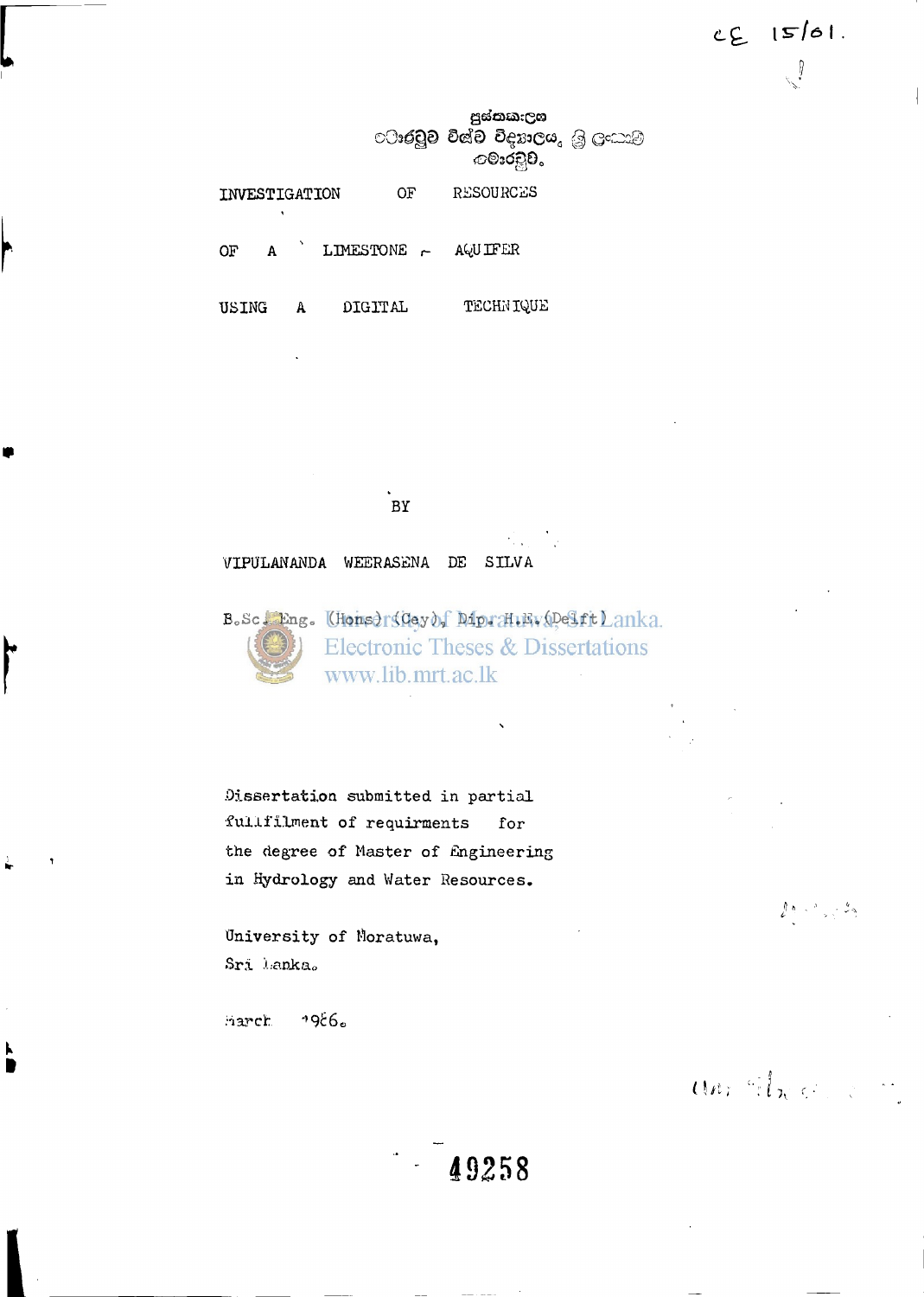**This dissertation has not been submitted**  *to* **any University or an Institution**  for the purpose of obtaining a degree.

**\f0Wo de Silva<sup>0</sup> ?,Oth March,<sup>1986</sup> <sup>0</sup>**



University of Moratuwa, Sri Lanka. **Electronic Theses & Dissertations** www.lib.mrt.ac.lk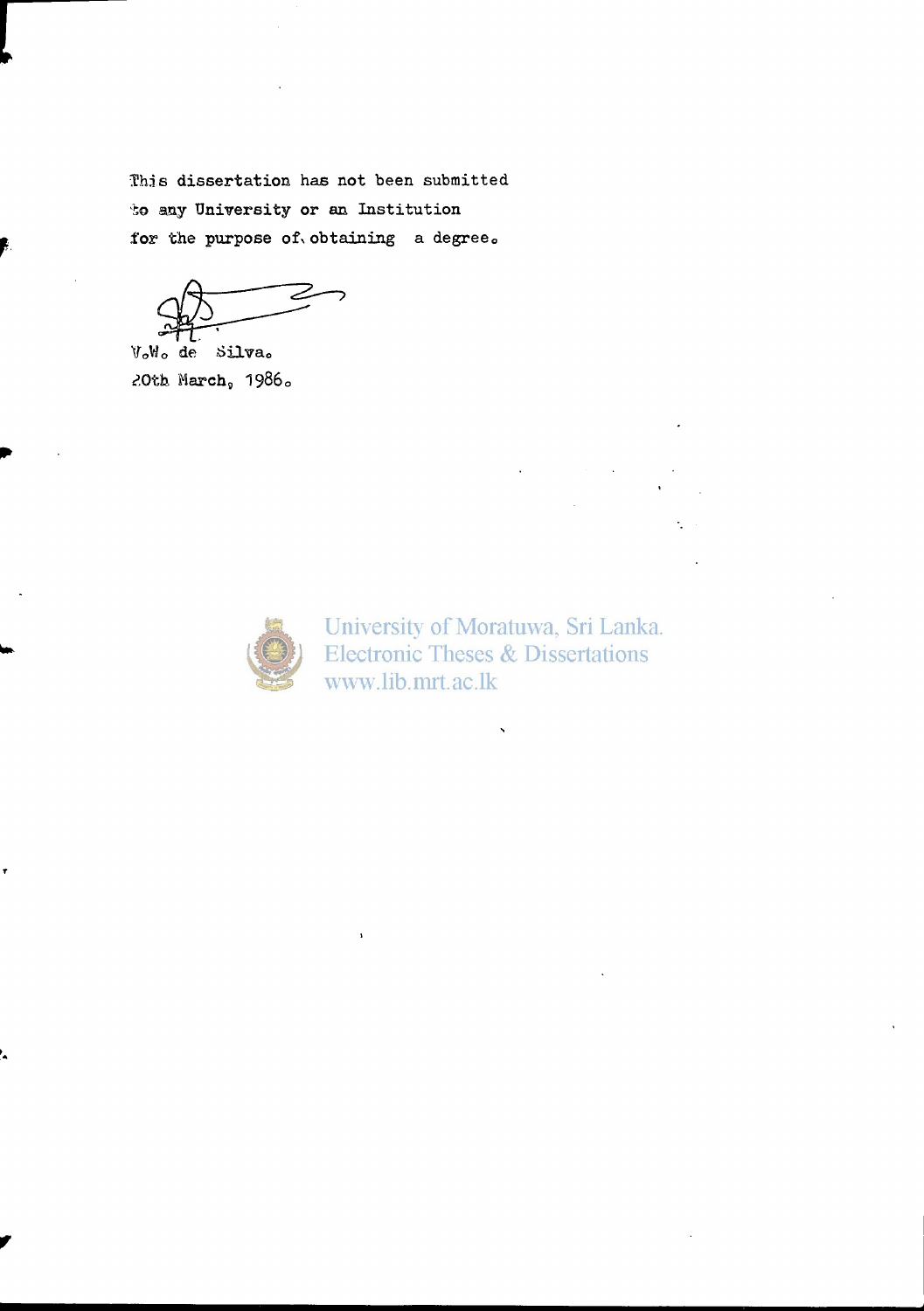### **PREFACE**

**The study described in this report was carried out as a**  part of the course requirements for a Master's degree in Hydrology and **;Jater Resources Engineering,, The course was sponsered by the UNESCO**  and conducted at the University of Moratuwa, Sri Lanka. The course **coordinator was Profo V <sup>0</sup> C <sup>0</sup> Kulaindaswamy, uiuiiSCO advisor to the depto of Civil Engineering,, Profo Kulaindaswamy assisted by a few visiting lecturers handled the entire teaching work in the course. The auther completed the examination requirements for the Master's degree oy January** 19^ <sup>1</sup> **but could not start on a research project for some time as there was no supervisor to guide him at the time,,**  When Dr<sub>o</sub> D.C.H. Senarath came back to the department after his sabbatical leave in March 1981 he kindly agreed to supervise **this study<sup>0</sup>**

After a few months of works in data collection, debugging of computer program etcliveHsithther had to suspend his avork due to the break down of the University computer Bystem, diagone quently **the computation work was completed while the auther was studying at the International Institute for Hydraulic and Environmental**  Engineering(I.H.E.) Delft, the Netherlands.

**In the study no attempt has been made on the development of mathematical aspect of the model. All the emphasis was placed on studying the behaviour of the aquifer with different aetu of data which were compiled on the basis of available records as well as on a number of assumptions<sup>0</sup>**

**The historical data available was not long enough even ior proper calibration of the modelo Therefore the verification of the model could not be attempted,,**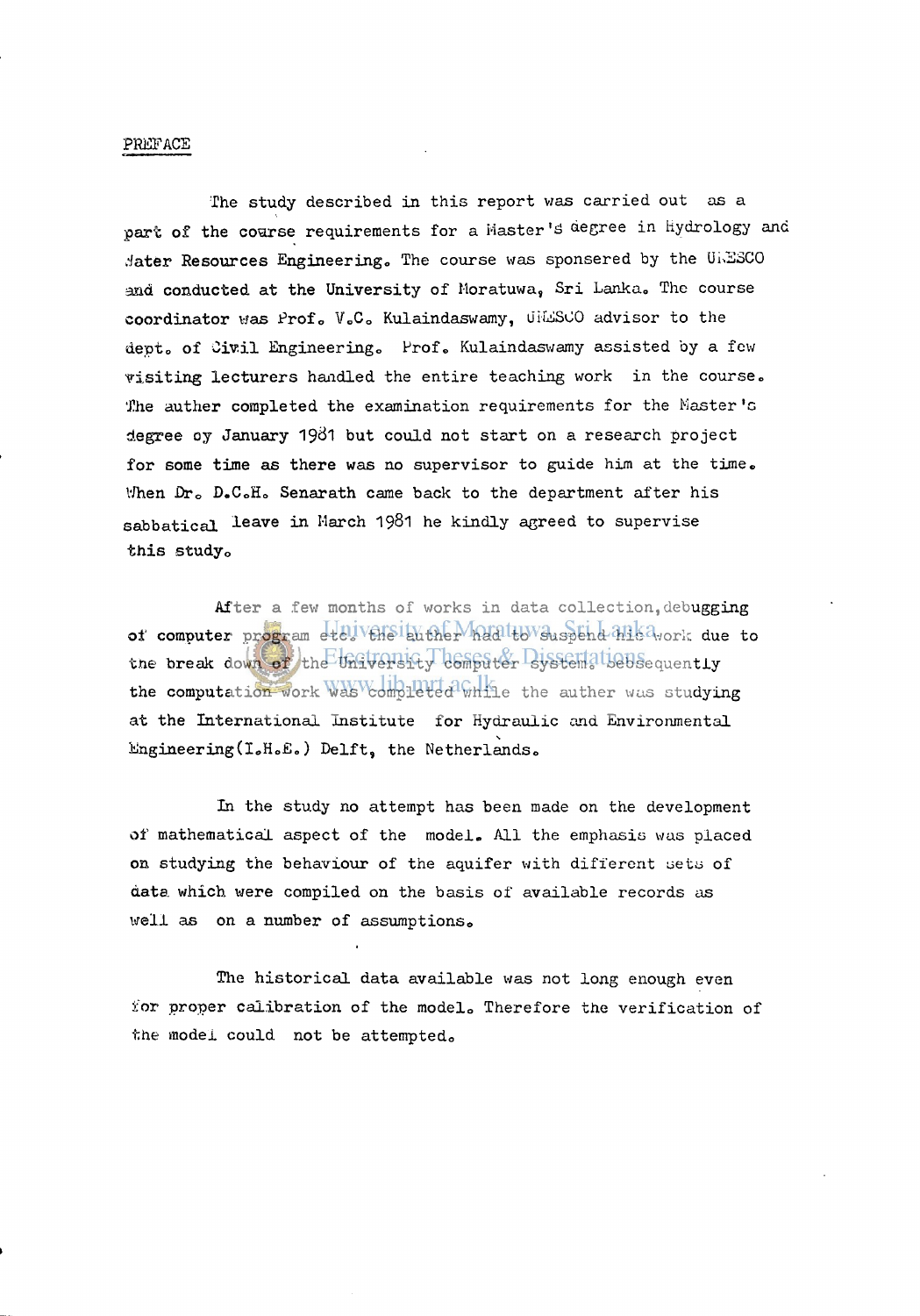#### **ACKNOWLEDGEMENTS**

The auther wishes to place his deep gratitude **•cowards Profo VoCoKulaindasamy for his untiring efforts to teach in She 'Host- Graduate course .. which the auther had followed in the ?ield of Hydrology., Dr0 D<sup>0</sup> C<sup>0</sup> H"Senarath spent . his voluble time**  ix supervising the project, without his continuous. guidance the **auther would not have been able to complete this work.** 

**Mr0 MoWoPoWijesinghe, the former Deputy General**  Manager, water Resources Board of firi Lanka has authorised the use of their records for the study. He has made valuble suggestions **for the study and the auther has benefited much from his wide;**  experience in the field of Groundwater Hydrology. Mr. J. Davis, **.ionsultant ana Mr" W.PoRodrigo, technical assistant of the Water**  Resources Board , provided help in collecting data.

> University of Moratuwa, Sri Lanka. **The Electronic Heles move planertation** whiversity

**of Moratuwa and IoH<sup>0</sup> E0 Delft provided n;ucn . assistance in carrying out computationso** 

**Dr0 K.R.Rushton of Birmingham University and Mi** *a* **Wo Spaans of IoH.EoDelft made valuble comments to improve this worko** 

**The help and moral encouragements extended by**  Prof. Willie Mendis, Vice Chancellor, University of Moratuwa and Prof. B.L.Tennekoon, Head of Civil Engineering department are deeply **appreciatedo Thanks are extended to all the staff- members of the Department of Civil Engine--ring who in numerous wuys helped to**  carry out this work.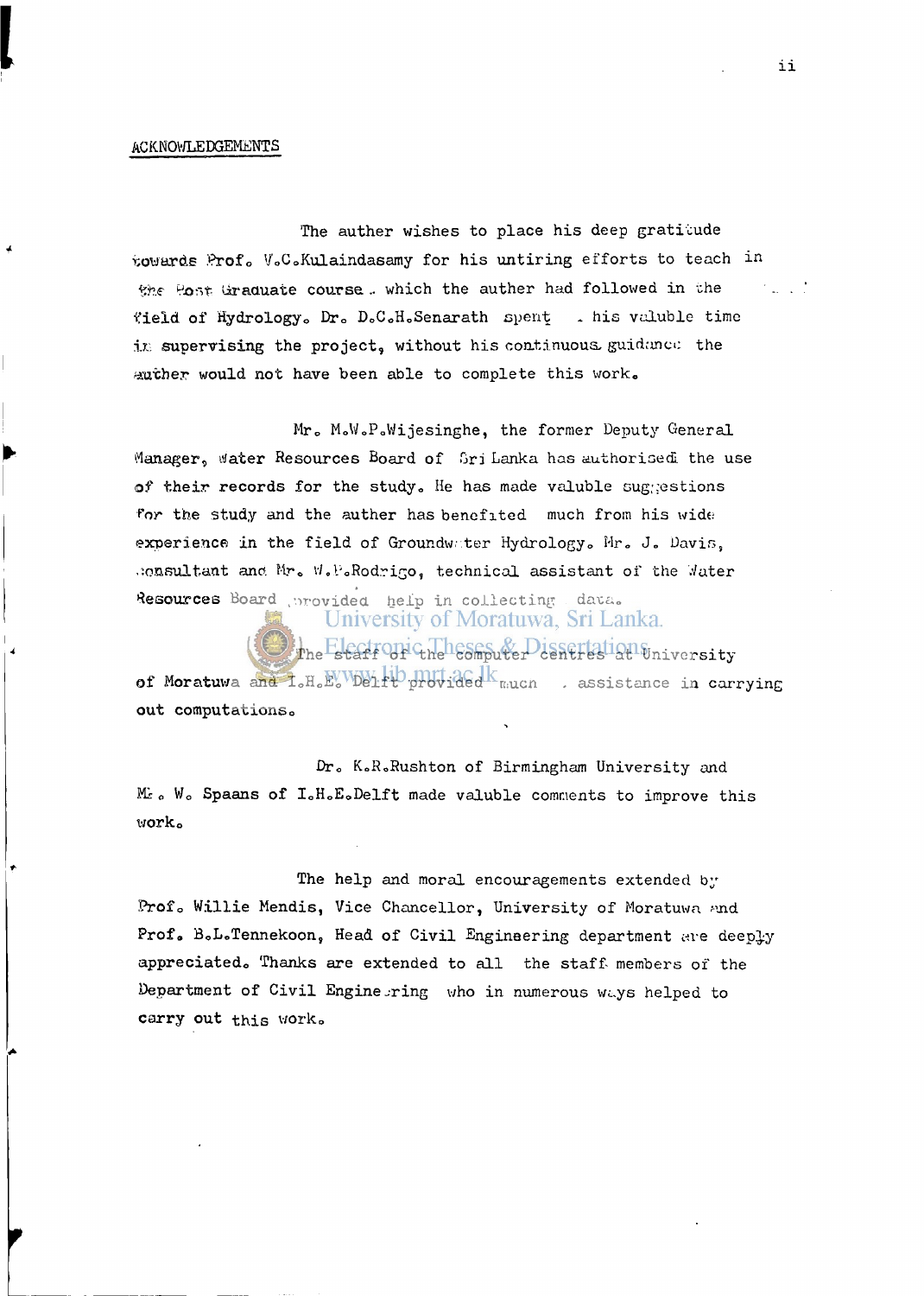## **SUt'iNARY**

**Modelling of a limestone aquifer in the north west of**  *ivi* Lanka is attempted. The Vanathavillu basin situated 1. km. north **o.t Puttalara, covering an area of approximately oO sq<sup>0</sup> km. has been studied using a mathematical model based on an implicit finite**  difference scheme. The study area situated in the dry zone of Sri **LanK.av recieves a seasonal rainfall of about 900 mm/year, the most whicn falls during the months of October to December.** 

**In the Vanathavillu basin there are essentially two water bearing formations:** 

 $\sim$  the miocene sedimentary strata.

**= the quarternary deposits which overlie the miocene strata. I referred as Moongil Aru formation)** 

**Moongil Aru formation consists of a series of clays**  and silts which partly confines the miocene formation. The piezo**metric levels in the miocene aquifer is lower than the phreatic surface**  by up to 30 m in the central parts of the region, limithe north **the piezometric levels are slightly higher than the phreatic surface. The two water bearing formations are interdependant as leakage takes place in and out of the miocene formation. The model was developed only for the miocene formation and the water table elevations in the Moongil Aru formation assumed constant<sup>0</sup>**

**The miocene formation is bounded in the east by basement rock outcrops which are relatively impermeable. To the west a fault exists which runs along the coast line0 This fault restricts the flow in westerly direction,, It is believed that two minor faults exists**  along two drainage paths of Kala Oya and Moongil. Aru. The piezometric **levels in the north suggest that the aquifer discharges into Kala Oya which could be treated as a constant head boundary. In the south the flow direction is entirely towards .north.** 

**The area has been studied by the Irrigation Dept. and the Water Resources Board of Sri Lanka. On the basis of these investigations aquifer parameters, recharge and abstraction from the limestone aquifer have been estimated. Development plans have been prepared**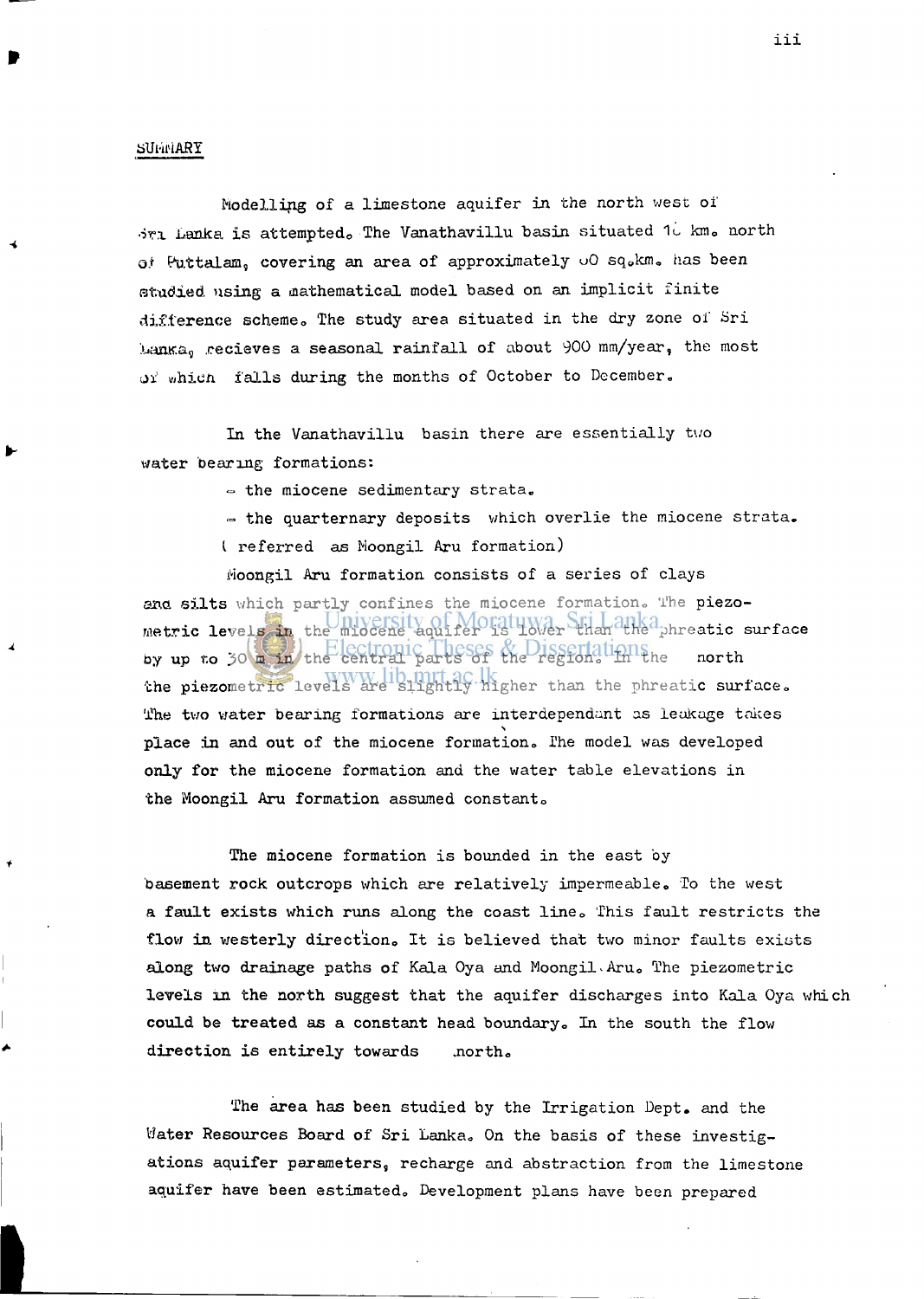or the basis of these estimates. The purpose of the present mood, invontigather was to assess the reliability of these estimate.; unu also to provide a *tool* **.tor planning future development and management of this valuble v/ater resource ,<sup>e</sup>**

**A number of model runs with different sets of data cepresnting aquifer parameters, boundaries and flows were:, iraue. 'I'no results were compared with an available two year record, of piezometric levels in the limestone aquiferc Computations were made with**  *®aaa* **layer^model as well as with a simple two layer model.** 

**A single '. \_ layer model with constant inflows or s simple two layer model with water table elevation treated as a constant adequately describe the behaviour of the aquifer under the presente level of abstraction,, But the behaviour of the aquifer with highly increased abstraction can only be modelled adequately by a two layer model representing both unconfined and semiconfined aquifers together,, Electronic Theses & Dissertations** 

www.lib.mrt.ac.lk

r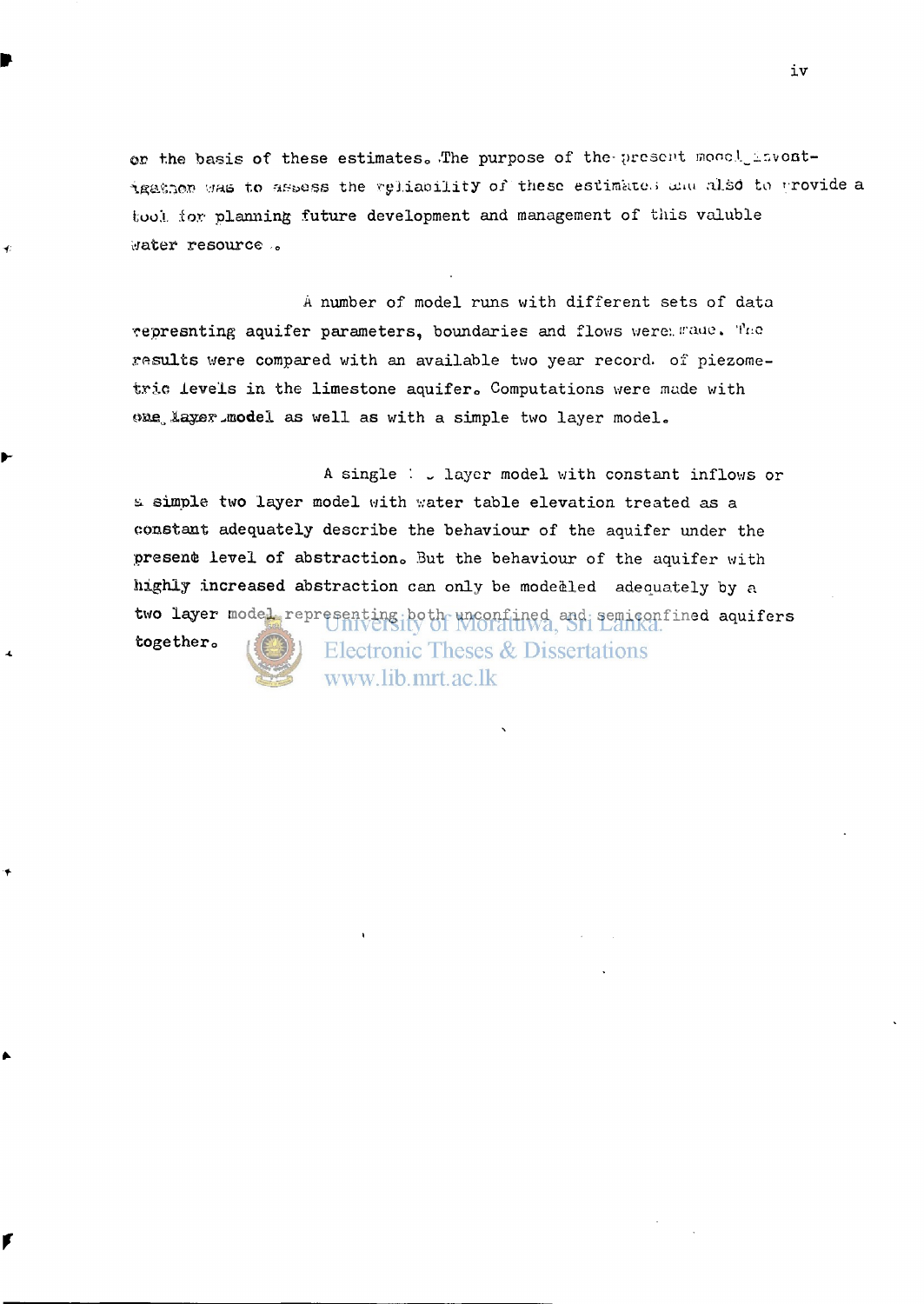# **l/iSI OF FIGURES:**

 $\rightarrow$ 

Ŋ

I

| ്വും ്ംി                   |                      | Location map.                                                                                            | о         |
|----------------------------|----------------------|----------------------------------------------------------------------------------------------------------|-----------|
| $42\mu c$ $1\sigma$ s      |                      | Topography of the study area.                                                                            | $\prime$  |
| High sit                   |                      | Zast -west , eological section of the Vanathavillu area.                                                 | C         |
| $x, y_0, y_0$              |                      | North $\infty$ south geological section through the centre                                               | 9         |
|                            |                      | of the Vanathavillu area.                                                                                | 10        |
| Fig. 1.5                   |                      | Response of the water levels in the two aquifers to rainfall. 10                                         |           |
| $F_{1,\mathbf{g}_{0}}$ 1.6 |                      | Piezometric contour map for the limestone aquifer.                                                       | 11        |
| Fig. 9.2                   |                      | water table contour map                                                                                  | 12        |
| Migo Coo                   |                      | Typical borehole log in the Vanathavillu area.                                                           | 13        |
| Fig. 5.1                   |                      | An element of the aquifer: derivation of governing equations                                             | 27        |
| Fig. 5.2                   |                      | Finite difference mesh                                                                                   | 27        |
|                            |                      |                                                                                                          |           |
|                            |                      | Fig. 4.1 Coefficients for irregular boundaries.                                                          | 38        |
|                            |                      | Fig. 4.2 Flow chart for the computer program.<br>University of Moratuwa, Sri Lanka.                      | 59.       |
|                            |                      | Electronic Theses & Dissertations<br>Radial flow model: analysis of pump tests.                          |           |
| Fig. 5.1                   |                      | Radial flow model: analysis of pump test.                                                                | 47<br>43. |
| Fig. 5.2<br>Fig. 5.3       |                      |                                                                                                          | 49.       |
| $12g_0$ 5.4                |                      | Through flow calculation for Moongil Aru formation.<br>Water level changes in the Moongil Aru formation. | 50        |
| Fig. 5.5                   |                      | Through flow calculation for limestone aquifer.                                                          | 51ì       |
|                            |                      |                                                                                                          |           |
| $\mathbb{F}_2$ ig. 6.1     |                      | Rectangular area modeleed for sensitivity analysis.                                                      | 66        |
| Fig. 6.2                   |                      | Schematisation of Vanathavillu aquifer.                                                                  | 67        |
|                            | <i>ී</i> 90 රිං3     | Sensitivity analysis: piezometric levels along a north                                                   | 68        |
|                            |                      | south line.                                                                                              |           |
|                            | Fig. 6.4             | Sensitivity analysis: time variation of piezometric lvels                                                | 69        |
|                            |                      | near well W2.                                                                                            |           |
|                            | Fig. 6.5             | Transmissivity contour map for the limestons aquifer.                                                    | 70        |
|                            | აშევი ნინ            | Computed piezometric contours for group A. Effect of                                                     | 71        |
|                            |                      | extended pixed head boundary in the north - west.                                                        |           |
|                            | $r_{\rm 1g}$ , $6.7$ | Computed piezometric contours group A. Effect of increased                                               | 72        |
|                            |                      | transmissivity and reduced recharge.                                                                     |           |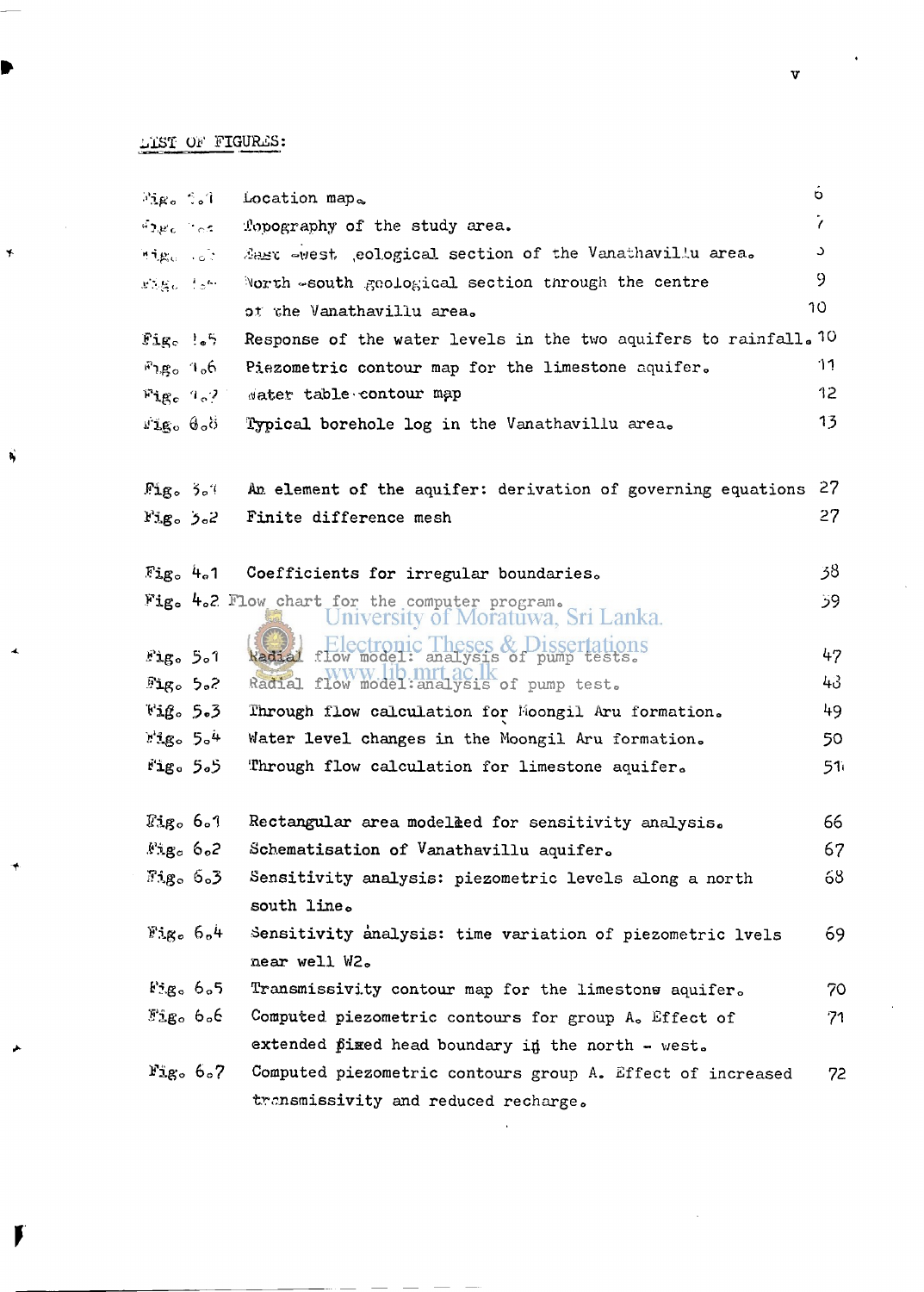| Fig. $6.5$ | Piezometric levels along a north south line for group A              | $75^{\circ}$    |
|------------|----------------------------------------------------------------------|-----------------|
| Fix 5.9    | Computed piezometric levels for group B.                             | $7^{\circ}$     |
|            | Fig. 6.10 Computed piezometric levels for group B.                   | 75.             |
|            | Fig. 6.11 Computed piezometric levels for group C.                   | $7 -$           |
|            | Fig. 6.12 Computed variation of piezometric levels near well W2.     | $\mathcal{V}_C$ |
|            | Fig. 6.13 Computed piezometric levels for increased abstraction.     | $\mathcal{P}$ . |
|            | Fig. 6.14 Comparision of computed and observed piezometric contours. | -29.            |
|            |                                                                      |                 |
| Fig. 7.1   | Calibrated model for Vanathavillu basin.                             | 86              |

 $\sim$ 



*f* 

University of Moratuwa, Sri Lanka.<br>Electronic Theses & Dissertations www.lib.mrt.ac.lk

and a specification of

 $\ddot{\cdot}$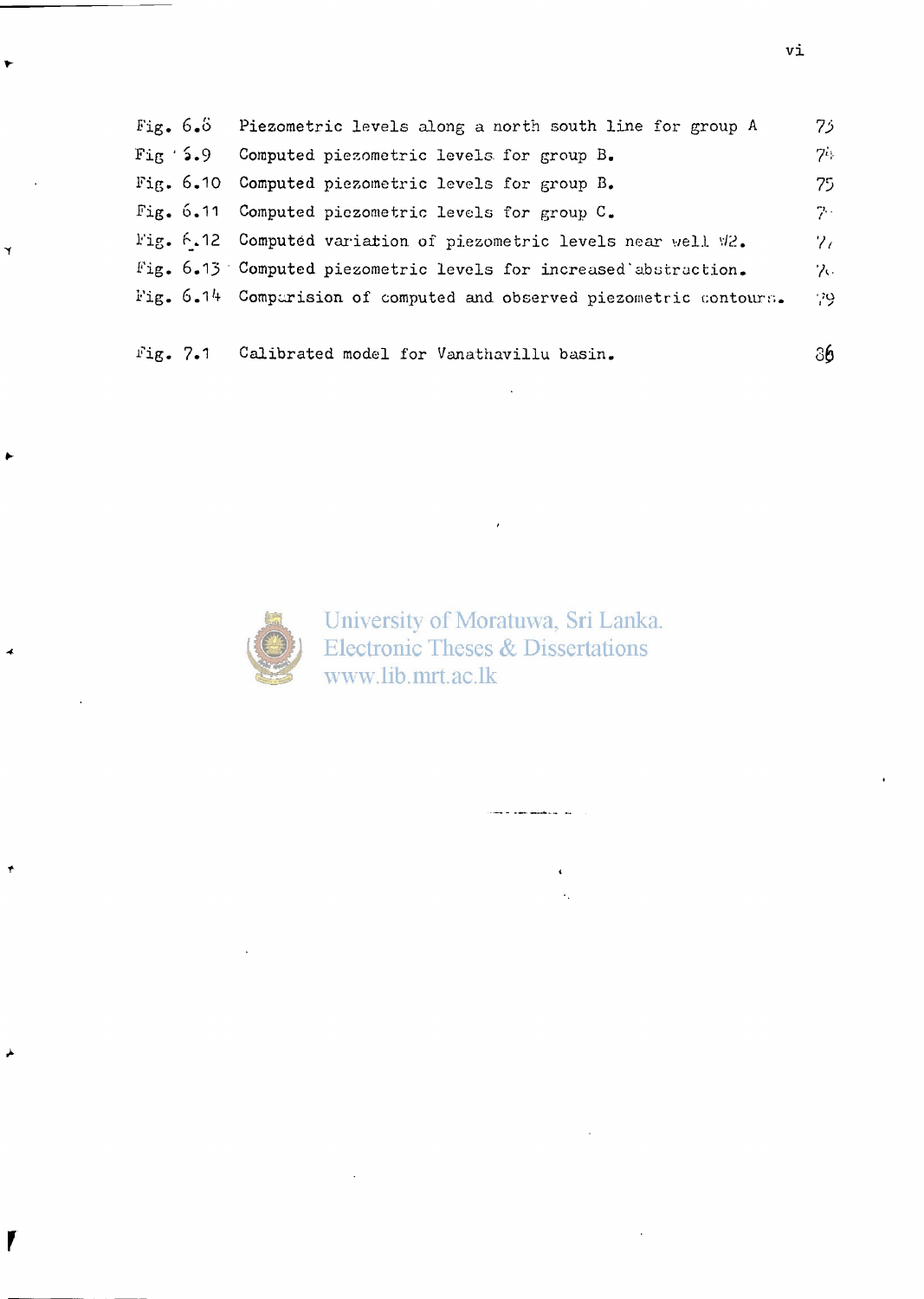# **LIST OF TABLES.**

 $\ddot{\phantom{1}}$ 

Y

 $\overline{\phantom{a}}$ 

 $\vec{r}$ 

|   |             | Table 4.1 Coefficients for boundary nodes      | 30  |
|---|-------------|------------------------------------------------|-----|
|   |             |                                                |     |
|   | Table $5.1$ | Water balance for soil moisture zone           | 43  |
|   | Table $5.2$ | Through flow calculation for limestone aquifer | 45  |
| ▶ | Table 5.3   | Results of the pump tests                      | 52  |
|   | Table $5.4$ | Abstraction from limestone aquifer             | 54. |
|   |             |                                                |     |
|   | Table 6.1   | Summary of dataused for sensitivity analysis   | 56  |
|   | Table 6.2   | Distribution of abstractions                   | 57  |
|   | Table 6.3   | Summary off flata used for computations with   |     |
|   |             | different poundary conditions (Group Lanka     | 80. |
|   | Table $6.4$ | Summary of data used for computations with     |     |
|   |             | different inflows and coult lows (Group B)     | 81  |
|   | Table 6.5   | Summary of data used for computations with the |     |
|   |             | two layer system (Group $C$ )                  | 82  |

 $|\phi\rangle$ 

 $\pmb{\ast}$ 

r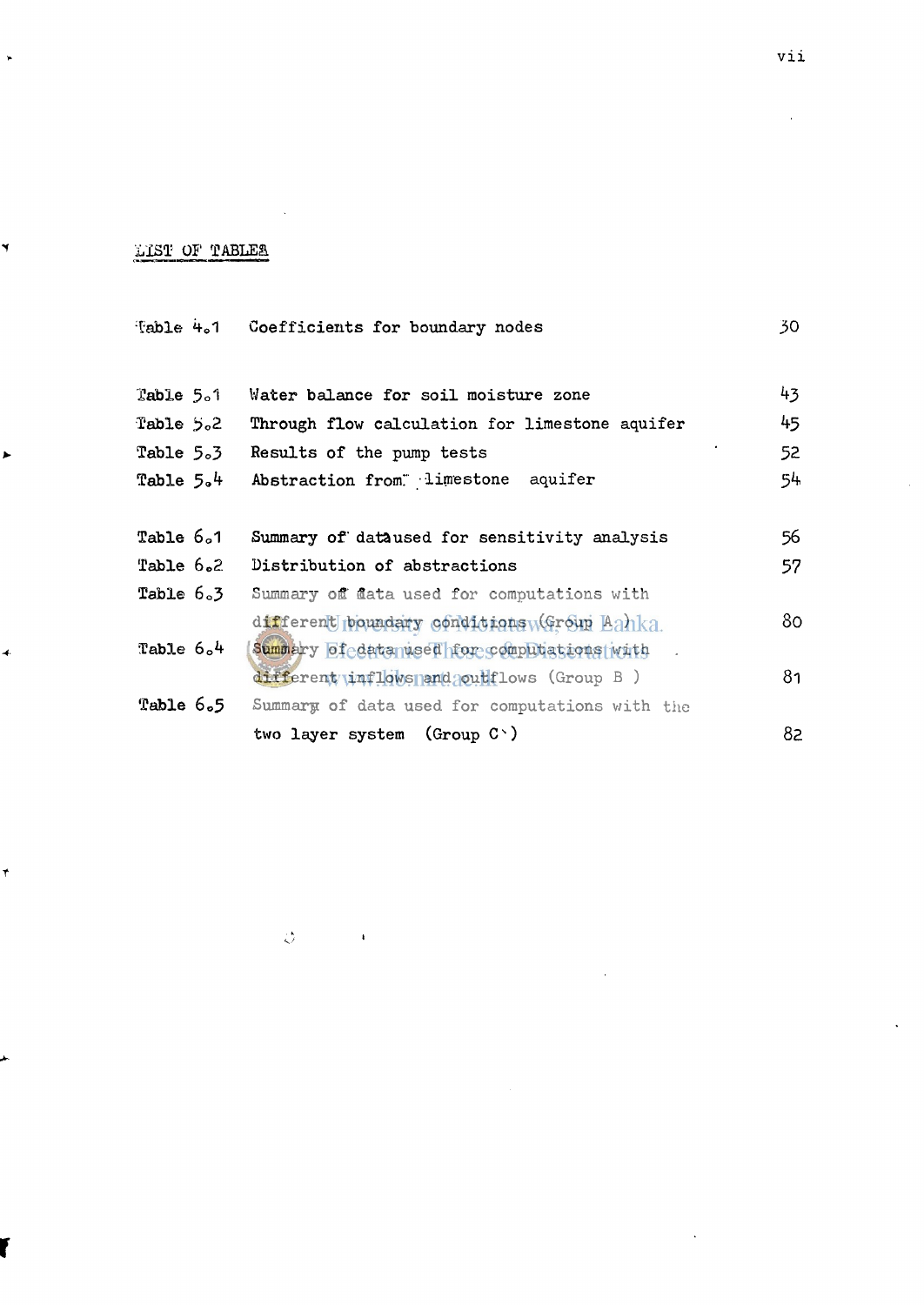$\overline{\mathbf{y}}$ 

Y

| Preface                                                                                                                                               | i                  |
|-------------------------------------------------------------------------------------------------------------------------------------------------------|--------------------|
| Acknowledgements                                                                                                                                      | ii                 |
| Summary                                                                                                                                               | iii                |
| List of figures                                                                                                                                       | V                  |
| List of tables                                                                                                                                        | $V$ ). $\dot{J}$ . |
| Chapter 1. Introduction                                                                                                                               | 1                  |
| 1.1 Location                                                                                                                                          | 1                  |
| 1.2 Topography                                                                                                                                        | 1                  |
| 1.3 Geology                                                                                                                                           | 1                  |
| 1.4 Water bearing formations                                                                                                                          | è.                 |
| 1.5 Hydrological system                                                                                                                               | $\mathcal{C}$      |
| 1.6 Need for modelling                                                                                                                                | 5                  |
| 1.7 History of the investigation                                                                                                                      | 4                  |
| 1.8 Scope of the study                                                                                                                                | 4                  |
| 1.9 Source of data                                                                                                                                    | 5                  |
| University of Moratuwa, Sri Lanka.<br>Chapter 2. Use of mathematical models to investigate<br>groundwater sustems<br>WWW.110.mrt.ac.lk<br>2.1 General | 14<br>$\sim$<br>74 |
| 2.2 Types of models                                                                                                                                   | 15                 |
| 2.3 Physical scale models                                                                                                                             | 15                 |
| 2.4 Analogue models                                                                                                                                   | 15                 |
| 2.5 Mathematival models (Analytical)                                                                                                                  | 16                 |
| 2.6 Mathematical models (Numerical)                                                                                                                   | 17                 |
| 2.7 Finite difference models                                                                                                                          | 18                 |
| 2.8 Finite element models<br>٠.                                                                                                                       | 1β                 |
| 2.9 Polygon methods                                                                                                                                   | -19                |
| Chapter 3. Formulation of finite difference model                                                                                                     | 20                 |
| 3.1 Basic concepts                                                                                                                                    | 30                 |
| 3.2 Governing equations                                                                                                                               | - 21               |
| 3.3 Idealisation of regional groundwater flow                                                                                                         | 55                 |
| 3.4 Finite difference equations                                                                                                                       | 2 <sup>5</sup>     |
| 3.5 Backward difference formulation                                                                                                                   | ۇ ب                |
| 3.6 Convergence criteria                                                                                                                              | ,26                |
|                                                                                                                                                       |                    |

 $\mathcal{L}$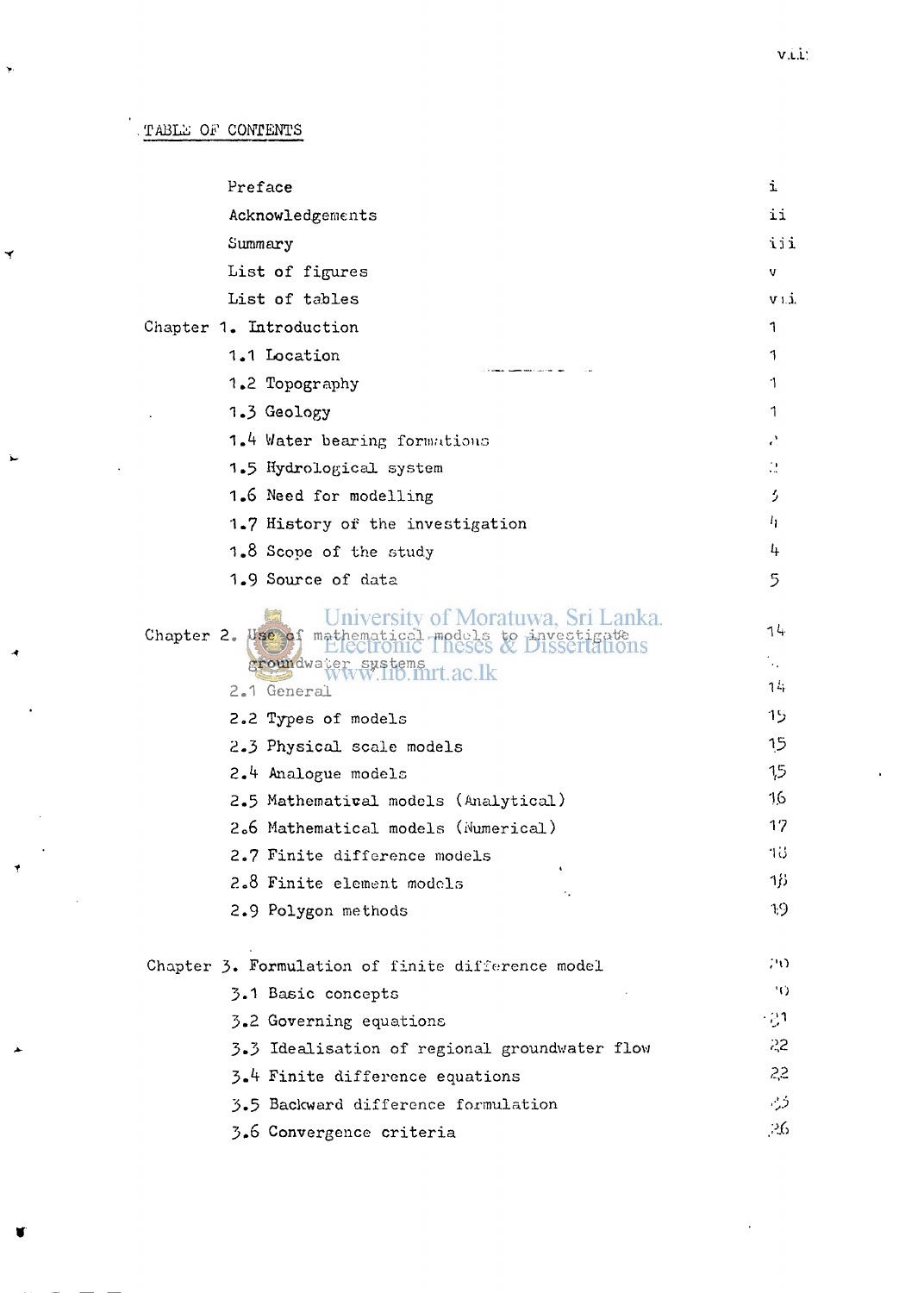| Chapter 4. The groundwater model                       | نځ-<br>`       |
|--------------------------------------------------------|----------------|
| 4.1 Basic features                                     | أزتح           |
| 4.2 Rectangular grid                                   | -29            |
| 4.3 Boundary conditions                                | نۆت-           |
| 4.4 Programming of boundary conditions                 | ,29            |
| 4.5 Aquifer parameters                                 | $^{31}$        |
| 4.6 Inflows and outflows                               | 31             |
| 4.7 Computations                                       | -32            |
| 4.8 Definitions of important variables.                | 32             |
| 4.9 Input description                                  | 33             |
| 4.1000atput description                                | :37            |
| Chapter 5. Hydrogeological description of the area     | $^{40}$        |
| 5.1 Boundaries                                         | 40             |
| 5.2 Recharge                                           | 41             |
| 5.3 Radial flow model to analyse pump tests            | 41             |
| 5.4 Water ba<br>anka.                                  | $-41$          |
| 5.5 Water bal<br>Himestone aquifer<br>anons            | 44             |
| 5.6 Leakage<br>umestone aquifer                        | 45             |
| 5.7 Transmissivity and storage coefficient             | 45             |
| $5.8$ Abstraction from the limestone aquifer           | 46             |
| Chapter $\mathcal{E}_0$ Results of the model runs      | 55             |
| 6.1 General remarks                                    | 55.            |
| 6.2 Geometry of the aquifer boundary                   | 55             |
| 6.3 Sensitivity analysis                               | <u>כֿדֿ</u>    |
| 6.4 Model runs for Vanathavillu aquifer                | うご             |
| 6.5 Results of the model runs for Manathavillu aquifer | - 60           |
| 6.6 Model runs with different boundary conditions      | 0ړ             |
| 6.7 Model runs with different inflows and outflows     | 62             |
| b.8 Results of the two layer model                     | 4و             |
| Chapter 7. Conclusions and recommendations             | 83             |
| 7.1 Aquifer system                                     | 8 <sub>3</sub> |
| 7.2 Aquifer parameters                                 | 83             |
| 7.3 Inflows and Outflows                               | 34             |
| 7.4 Potential for development                          | 84             |
|                                                        |                |

 $\ddot{\phantom{1}}$ 

↩

 $\blacktriangleright$ 

À

 $\bar{\mathbf{t}}$ 

 $\begin{array}{c} \hline \end{array}$ 

٦

**7 o <sup>5</sup> Recommendations**  $.34$ 

 $\hat{\mathcal{A}}$